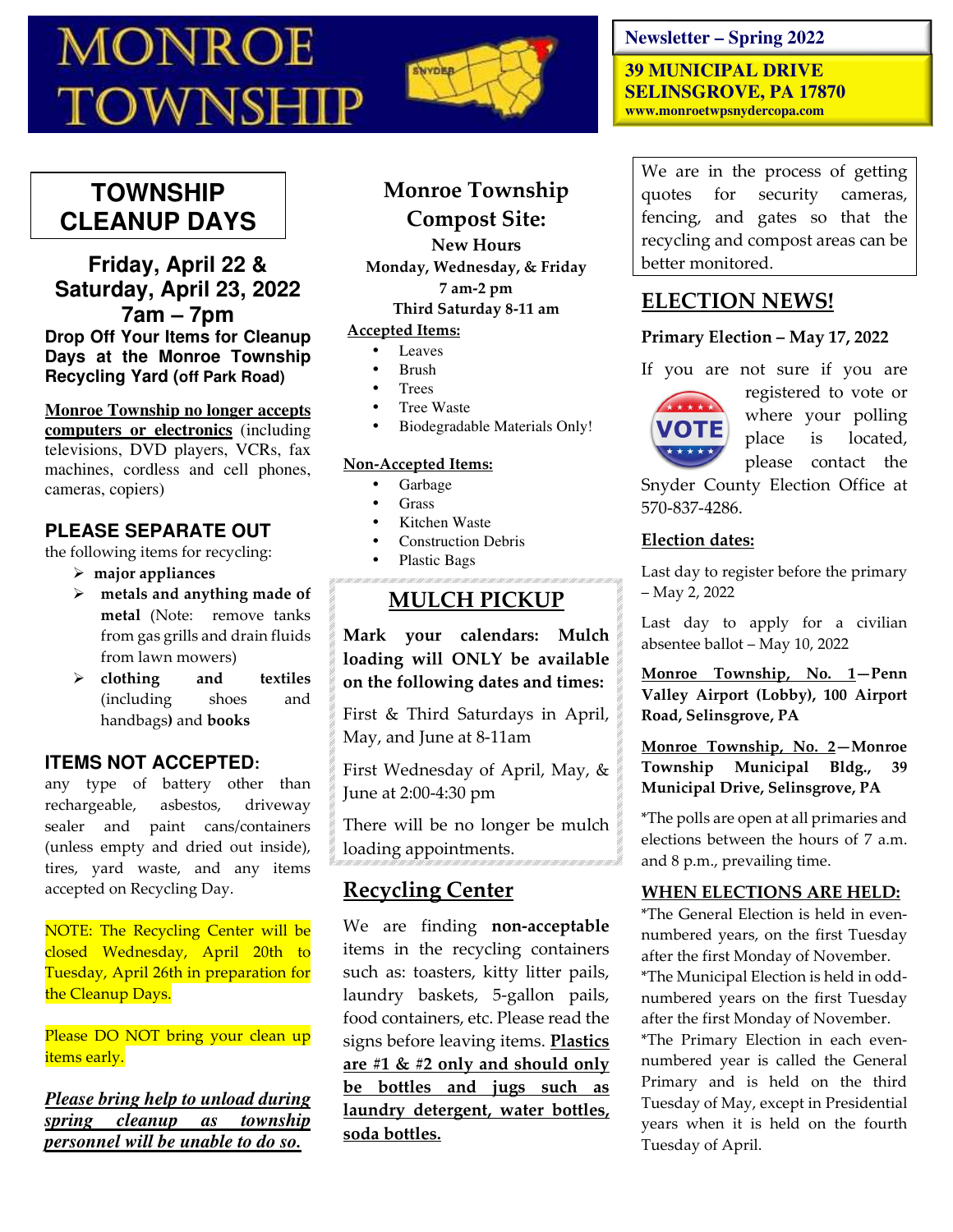#### **News from the Hummels Wharf Fire Company**



Spring is here! Time to look around outside our homes and begin to "cleanup."

**BURNING:** If you plan on burning any of the leaves, branches, cuttings, etc., please remember to do so in an enclosed area covered by a screen at least 50 ft. from any structures. Also, please remember that the Township Burning Ordinance requires that all burning materials must be completely extinguished by sundown.

**HOUSE NUMBERS:** Another important item deals with house/mailbox numbers. If you have a mailbox alongside the road, please make sure that the numbers are on both sides (we don't always travel the same direction as the postman) and are  $3 - 4$ " high. The larger, the better in the night! If your numbers are on the house, please make sure they are very readable from the street.

**TRAFFIC:** The Thruway bridge will open this year and when the construction begins on the southern section of the thruway, traffic will get worse. Because of the construction, there are plans for hotels and restaurants to support the increased number of visitors and workers.

Our common goal is simple: EVERYONE GOES HOME! There are inherent dangers associated with firefighting but we strive to keep our people as safe as possible just as we strive to keep you and your family as safe as possible. Your continued support is greatly appreciated!

# **Recreation News**

Do you have some ideas for improving Monroe Township recreational opportunities? Do you want to work toward implementing them? Volunteer to join the Recreation Committee!

The committee meets the third Wednesday of each month at 7 p.m. Ideas are discussed for repairs and improvements to the township parks, and we would welcome your suggestions. You can help develop those ideas into recommendations to be made to the Board of Supervisors for

implementation.



For more information

about volunteering to serve on the committee, contact the committee secretary, Richard Orwig at orwig@ptd.net, or the township secretary at 570-743-7057

#### **Monroe Township and Cherished Cat Rescue**

have joined forces to control the feral cat population in the township humanely. **If you have a cat colony in your life/neighborhood and would like help to** 

**get them humanely** 

**trapped and**  neutered **simply** go

**to the Township office and complete an application.** That application will get scanned to the TNR (Trap~Neuter~Return) Coordinator who will be in touch about the details of the program.

**Please also visit the Cherished Cats website (www.cherishedcats.org/tnr) and complete the TNR assistance form.** The cats to be trapped MUST have a caretaker who feeds them regularly and provides them with shelter from severe weather conditions. In most cases there is no cost to you to participate in this program. This includes the spay/neuter, rabies and distemper vaccines and ear tip, and in some cases flea meds. ALL CATS must come in a humane (live) trap. Cherished Cats has some traps available to borrow, and you will be trained in their use.

#### *Selinsgrove Area Community Pool News:*

In 2022, a splashpad for all ages and abilities is being constructed in place of



the orginal round wading pool. Tube slides, water features at the pool's zero entry and a new diving

board are available for your enjoyment. We are accepting donations to complete our projects. All donations can be mailed to Selinsgrove Area Recreation Inc (SARI), PO Box 172 Selinsgrove, PA 17870. Ask how you can become part of the special donor recognition paint-the-block campaign. Thank you!

**FREE ADMISSION** on Memorial Day, Monday, May 30th to all. On busy days there is additional parking at the bottom of the hill in the high school parking lot.

**2022 SEASON PASS FORMS are AVAILABLE now on the website and at the Selinsgrove Borough Office.** 

**PLANNED CLASSES:** Red Cross Swim Lessons, Scuba Certification Course, Adult Water Aerobics, and Lifeguard Certification**\*. Visit website for more details at selinsgrovepool.org.**

#### **JUST A REMINDER**

A zoning permit is **required** for all the following:

Paving driveways, installation of fences, swimming pools, decks, sheds,



patios, building additions, garages and new home construction.

If you are not sure, please give the Zoning Officer a call to find out if your project needs a zoning permit.

The Township Zoning Officer's office hours are on **Tuesdays and Thursdays from 8:30 am until 12:30 pm.** You may contact the Township Zoning Office by calling 570-743-7057 Ext 2 or by email at twpzoning@gmail.com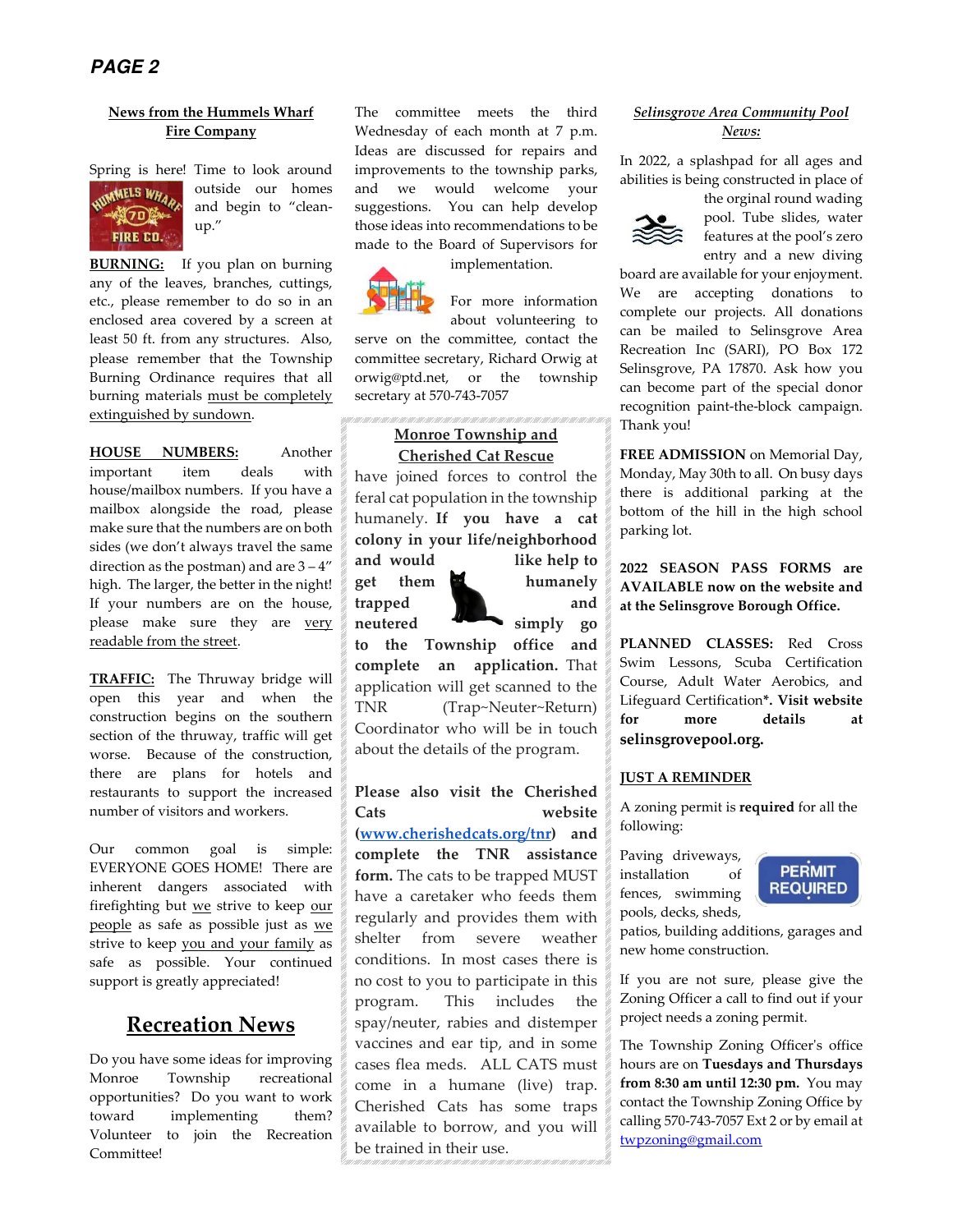# **PAGE 3**

#### **NEWS FROM HUMMELS WHARF MUNICIPAL AUTHORITY:**

**HWMA Office** –

Office location- Monroe Township Municipal Building 39 Municipal Drive, Selinsgrove Mailing address - P O Box 165, Hummels Wharf, PA 17831 Phone - 570-743-1284 Fax - 570-743-7904 Email hummelswharfmunauth@hotmail.com

Office Hours - Tuesdays and Thursdays from 9:00 to 4:00 Emergency's - Other than regular office hours - phone 911 Center using their non-emergency number 570-372-0826

#### **QUARTERLY SEWER BILLS-**

Quarterly sewer bills are mailed on or before the following times; **January 2** - for the prior 4<sup>th</sup> quarter (October, November, December) **April 1** - for the prior  $1<sup>st</sup>$  quarter (January, February, March) **July 1** - for the prior 2nd quarter (April, May, June) **October 1** - for the prior 3rd quarter (July, August, September)

Please note if you have not received your quarterly sewer bill within a few days after the mailing date we ask that you notify the HWMA office and a statement will be sent to you.

**SEWER PAYMENTS** – Payments are accepted in the HWMA office during regular office hours, by mail or at the Northumberland National Bank on Lori Lane (located behind Lowe's). Please note if you make payment at any other branch of the Northumberland Bank it may take a few more days before that information is received by the HWMA Office. Additionally, sewer payments may be made by check or money order (**no cash please**) in the lock box, inside, next to the HWMA office window during regular Monroe Township office hours which are Mondays thru Fridays from 8:30 to 4:30.

In order to ensure that the correct account is credited we ask that our customers write their account numbers on their checks or money orders. Postdated checks will not be accepted by our office.

**NSF Checks** - There will be a \$50.00 fee for all checks that are returned to us for insufficient funds.

**Electronic Payments/Credit Card Payment Requests** – We have had several requests to make electronic payments and/or credit card payments. Unfortunately, our office is not equipped to accept these kinds of payments. In an effort to try to accommodate our customers we suggest that you contact your banking facility to see if they offer a "bill payer" service if you no longer wish to make a direct payment to HWMA by check, money order or cash. We hope this solution will help solve some of the issues you have with payment of your sewer bills.

**CHANGE OF ADDRESS INFORMATION –** In order to ensure that you receive your sewer bill in a timely manner we ask that you notify our office of any address or name change.

#### **SUMP PUMP AND DOWN**

**SPOUTS** –Section 3.061 of the Hummels Wharf Municipal Authority Rules and Regulations prohibits any person from



discharging storm water, surface water, groundwater, roof runoff or subsurface drainage including cellar drainage into the sewer system. We ask our customers to remove any sump pumps, downspouts or other items/things that may discharge the above cited items into the sanitary sewer system.

**WEBSITE FOR SEWER PERMITS/INFORMATION** – For our customers convenience HWMA information is now included on the Monroe Township website www.monroetwpsnydercopa.com. Both our permits, "New Construction Permit" and the "Lateral Replacement/Repair Permit", can be downloaded from this website.

# **Spotted Lanternfly**



Lycorma delicatula, commonly known as the Spotted Lanternfly (SLF), is a serious invasive pest with a healthy appetite for our plants and it can be a significant nuisance, affecting the quality of life and enjoyment of the outdoors. The SLF uses its piercing-sucking mouthpart to feed sap from over 70 different plant species. It prefers grapevines, maple trees, black walnut, birch, willow, and other trees.

The Spotted Lanternfly is an invasive species native to China, Bangladesh, and Vietnam. In 2014 it was found in Pennsylvania, and has since spread to 34 counties which are now quarantined.

If you see a Spotted Lanternfly, it's imperative to immediately report it to extension.psu.edu/have-youseen-a-spotted-lanternfly especially if you are not inside the quarantine zone. Currently no SLFs have been spotted in Snyder County.

What else? Kill it! Squash it, smash it...just get rid of it. In the fall, these bugs will lay egg masses with 30- 50 eggs each.

More information can be found at the Penn State Extension website at:

https://extension.psu.edu/